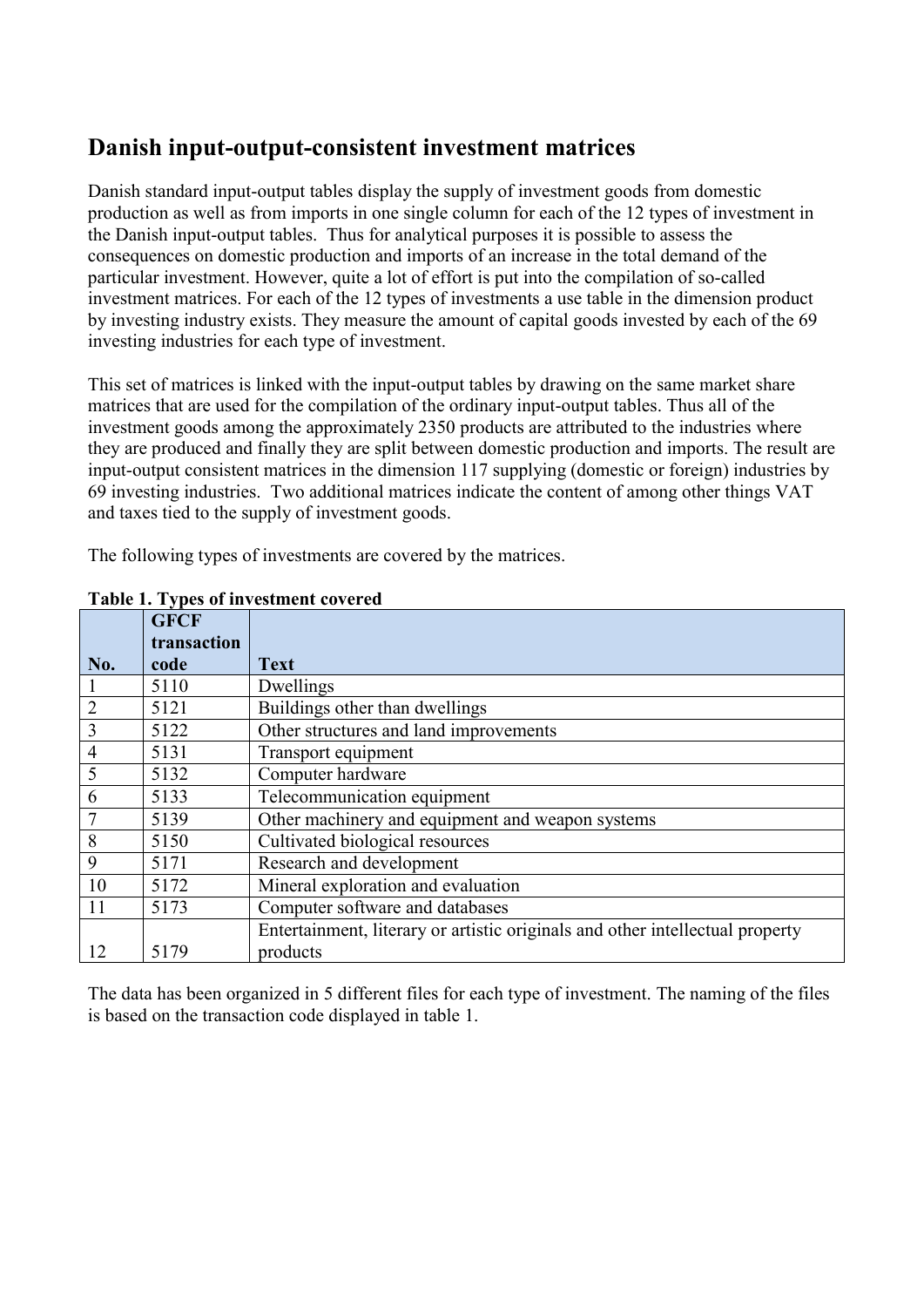| <b>File name</b>                   | <b>Dimension</b> | <b>Description</b>                           |
|------------------------------------|------------------|----------------------------------------------|
| DZ <gfcf transaction=""> yy</gfcf> | $117 * 69$       | Domestic supply from 117 industries by 69    |
|                                    |                  | investing industries                         |
| DM <gfcf transaction=""> yy</gfcf> | $117 * 69$       | Imports from 117 foreign industries by 69    |
|                                    |                  | investing industries                         |
| DC <gfcf transaction=""> yy</gfcf> | $117 * 69$       | Custom duties by 69 investing industries     |
| IV <gfcf transaction=""> yy</gfcf> | $5 * 69$         | Non-product specific imports by 69 investing |
|                                    |                  | industries                                   |
| YM <gfcf transaction=""> yy</gfcf> | $5 * 69$         | Primary inputs by 69 investing industries    |

### **Table 2. Matrix names and dimensions**

# **Table 3. List of 117 industries supplying investment goods.**

|                         | Table 3. List of 117 industries supplying investment goods. |                                                           |  |
|-------------------------|-------------------------------------------------------------|-----------------------------------------------------------|--|
|                         | <b>Industry</b>                                             | <b>Text</b>                                               |  |
| 1                       | 010000                                                      | Agriculture and horticulture                              |  |
| $\overline{2}$          | 020000                                                      | Forestry                                                  |  |
| $\overline{\mathbf{3}}$ | 030000                                                      | Fishing                                                   |  |
| $\overline{4}$          | 060000                                                      | Extraction of oil and gas                                 |  |
| $\overline{5}$          | 080090                                                      | Extraction of gravel and stone                            |  |
| 6                       | 090000                                                      | Mining support service activities                         |  |
| $\overline{7}$          | 100010                                                      | Production of meat and meat products                      |  |
| 8                       | 100020                                                      | Processing and preserving of fish                         |  |
| $\overline{9}$          | 100030                                                      | Manufacture of dairy products                             |  |
| 10                      | 100040                                                      | Manufacture of grain mill and bakery products             |  |
| 11                      | 100050                                                      | Other manufacture of food products                        |  |
| $\overline{12}$         | 110000                                                      | Manufacture of beverages                                  |  |
| 13                      | 120000                                                      | Manufacture of tobacco products                           |  |
| 14                      | 130000                                                      | Manufacture of textiles                                   |  |
| 15                      | 140000                                                      | Manufacture of wearing apparel                            |  |
| $\overline{16}$         | 150000                                                      | Manufacture of leather and footwear                       |  |
| 17                      | 160000                                                      | Manufacture of wood and wood products                     |  |
| 18                      | 170000                                                      | Manufacture of paper and paper products                   |  |
| 19                      | 180000                                                      | Printing etc.                                             |  |
| 20                      | 190000                                                      | Oil refinery etc.                                         |  |
| $\overline{21}$         | 200010                                                      | Manufacture of basic chemicals                            |  |
| 22                      | 200020                                                      | Manufacture of paints and soap etc.                       |  |
| $\overline{23}$         | 210000                                                      | Pharmaceuticals                                           |  |
| $\overline{24}$         | 220000                                                      | Manufacture of rubber and plastic products                |  |
| $\overline{25}$         | 230010                                                      | Manufacture of glass and ceramic products                 |  |
| 26                      | 230020                                                      | Manufacture of concrete and bricks                        |  |
| $\overline{27}$         | 240000                                                      | Manufacture of basic metals                               |  |
| 28                      | 250000                                                      | Manufacture of fabricated metal products                  |  |
| 29                      | 260010                                                      | Manufacture of computers and communication equipment etc. |  |
| $\overline{30}$         | 260020                                                      | Manufacture of other electronic products                  |  |
| $\overline{31}$         | 270010                                                      | Manufacture of electric motors, etc.                      |  |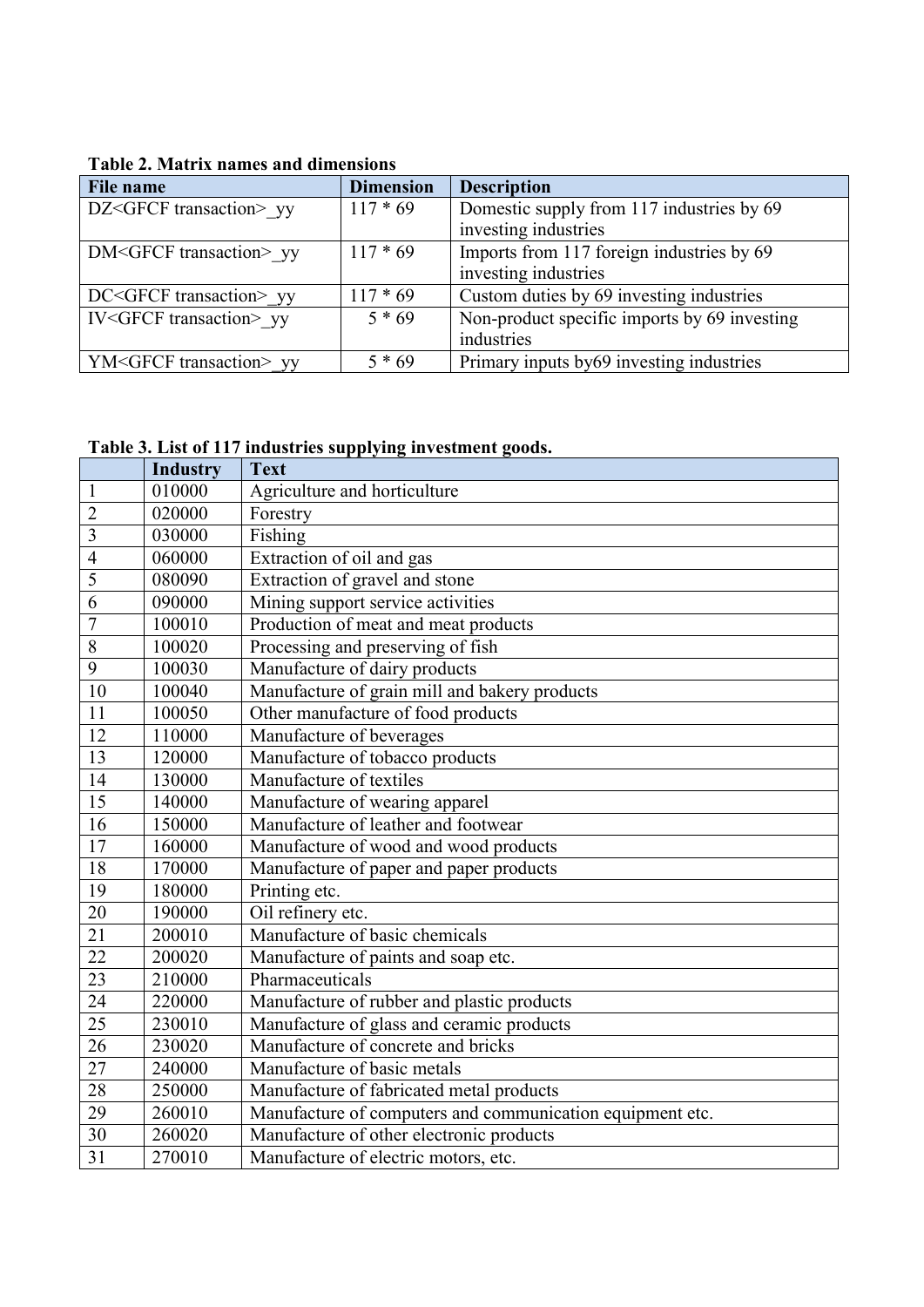| 32              | 270020 | Manufacture of wires and cables                                         |
|-----------------|--------|-------------------------------------------------------------------------|
| 33              | 270030 | Manufacture of household appliances, lamps, etc.                        |
| $\overline{34}$ | 280010 | Manufacture of engines, windmills and pumps                             |
| $\overline{35}$ | 280020 | Manufacture of other machinery                                          |
| 36              | 290000 | Manufacture of motor vehicles and related parts                         |
| 37              | 300000 | Manufacture of ships and other transport equipment                      |
| 38              | 310000 | Manufacture of furniture                                                |
| 39              | 320010 | Manufacture of medical instruments, etc.                                |
| 40              | 320020 | Manufacture of toys and other manufacturing                             |
| 41              | 330000 | Repair and installation of machinery and equipment                      |
| 42              | 350010 | Production and distribution of electricity                              |
| 43              | 350020 | Manufacture and distribution of gas                                     |
| 44              | 350030 | Steam and hot water supply                                              |
| 45              | 360000 | Water collection, purification and supply                               |
| 46              | 370000 | Sewerage                                                                |
| 47              | 383900 | Waste management and materials recovery                                 |
| 48              | 410009 | Construction of new buildings                                           |
| 49              | 420000 | Civil engeneering                                                       |
| 50              | 430003 | Professionel repair and maintenance of buildings                        |
| 51              | 430004 | Own-account repair and maintenance of buildings                         |
| 52              | 450010 | Sale of motor vehicles                                                  |
| 53              | 450020 | Repair and maintenance of motor vehicles etc.                           |
| $\overline{54}$ | 460000 | Wholesale                                                               |
| 55              | 470000 | Retail sale                                                             |
| 56              | 490010 | Passenger rail transport, interurban                                    |
| 57              | 490020 | Transport by suburban trains, buses and taxi operation, etc.            |
| 58              | 490030 | Freight transport by road and via pipeline                              |
| 59              | 500000 | Water transport                                                         |
| 60              | 510000 | Air transport                                                           |
| 61              | 520000 | Support activities for transportation                                   |
| 62              | 530000 | Postal and courier activities                                           |
| 63              | 550000 | Hotels and similar accommodation                                        |
| 64              | 560000 | Restaurants                                                             |
| 65              | 580010 | Publishing                                                              |
| 66              | 580020 | Publishing of computer games and other software                         |
| 67              | 590000 | Motion picture and television programme production, and sound recording |
|                 |        | activities                                                              |
| 68              | 600000 | Radio and television broadcasting                                       |
| 69              | 610000 | Telecommunications                                                      |
| 70              | 620000 | Information technology service activities                               |
| $\overline{71}$ | 630000 | <b>Information service activities</b>                                   |
| $72\,$          | 640010 | Monetary intermediation                                                 |
| $\overline{73}$ | 640020 | Mortgage credit institutes, etc.                                        |
| 74              | 650000 | Insurance and pension funding                                           |
| $\overline{75}$ | 660000 | Other financial activities                                              |
| 76              | 680010 | Buying and selling of real estate                                       |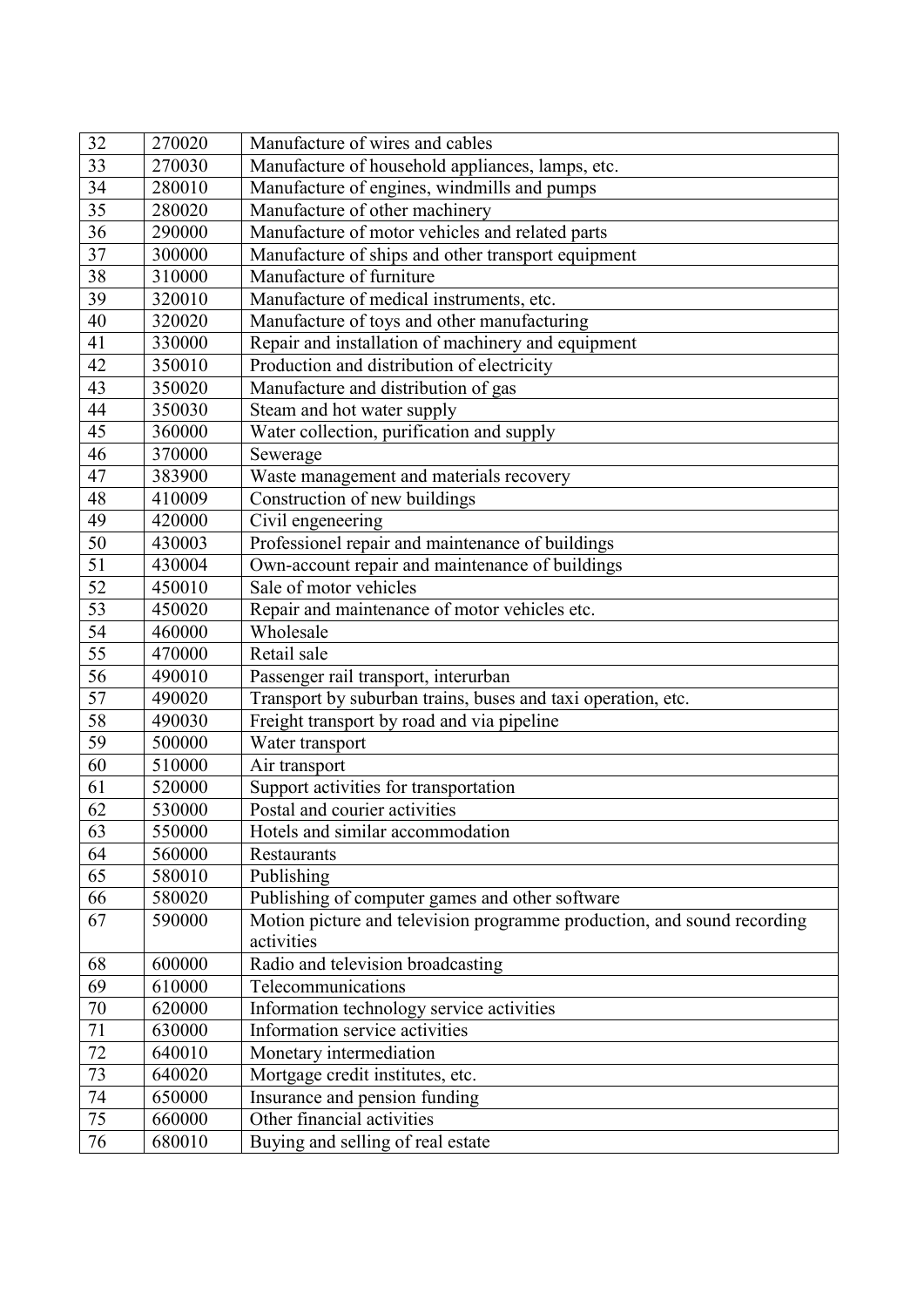| 77              | 680030 | Renting of residential buildings                                    |
|-----------------|--------|---------------------------------------------------------------------|
| 78              | 680023 | Owner-occupied dwellings                                            |
| 79              | 680024 | Renting of non-residential buildings                                |
| 80              | 690010 | Legal activities                                                    |
| 81              | 690020 | Accounting and bookkeeping activities                               |
| 82              | 700000 | Business consultancy activities                                     |
| 83              | 710000 | Architectural and engineering activities                            |
| 84              | 720001 | Scientific research and development (market)                        |
| 85              | 720002 | Scientific research and development (non-market)                    |
| 86              | 730000 | Advertising and market research                                     |
| 87              | 740000 | Other technical business services                                   |
| 88              | 750000 | Veterinary activities                                               |
| 89              | 770000 | Rental and leasing activities                                       |
| 90              | 780000 | <b>Employment activities</b>                                        |
| 91              | 790000 | Travel agent activities                                             |
| 92              | 800000 | Security and investigation activities                               |
| 93              | 810000 | Services to buildings, cleaning and landscape activities            |
| 94              | 820000 | Other business service activities                                   |
| 95              | 840010 | Public administration                                               |
| 96              | 840022 | Rescue service ect. (market)                                        |
| $\overline{97}$ | 840021 | Defence, public order, security and justice activities (non-market) |
| 98              | 850010 | Primary education                                                   |
| 99              | 850020 | Secondary education                                                 |
| 100             | 850030 | Higher education                                                    |
| 101             | 850042 | Adult and other education (market)                                  |
| 102             | 850041 | Adult and other education (non-market)                              |
| 103             | 860010 | Hospital activities                                                 |
| 104             | 860020 | Medical and dental practice activities                              |
| 105             | 870000 | Residential care activities                                         |
| 106             | 880000 | Social work activities without accommodation                        |
| 107             | 900000 | Theatres, concerts, and arts activities                             |
| 108             | 910001 | Libraries, museums and other cultural activities (market)           |
| 109             | 910002 | Libraries, museums and other cultural activities (non-market)       |
| 110             | 920000 | Gambling and betting activities                                     |
| 111             | 930011 | Sports activities (market)                                          |
| 112             | 930012 | Sports activities (non-market)                                      |
| 113             | 930020 | Amusement and recreation activities                                 |
| 114             | 940000 | Activities of membership organizations                              |
| 115             | 950000 | Repair of personal goods                                            |
| 116             | 960000 | Other personal service activities                                   |
| 117             | 970000 | Activities of households as employers of domestic personnel         |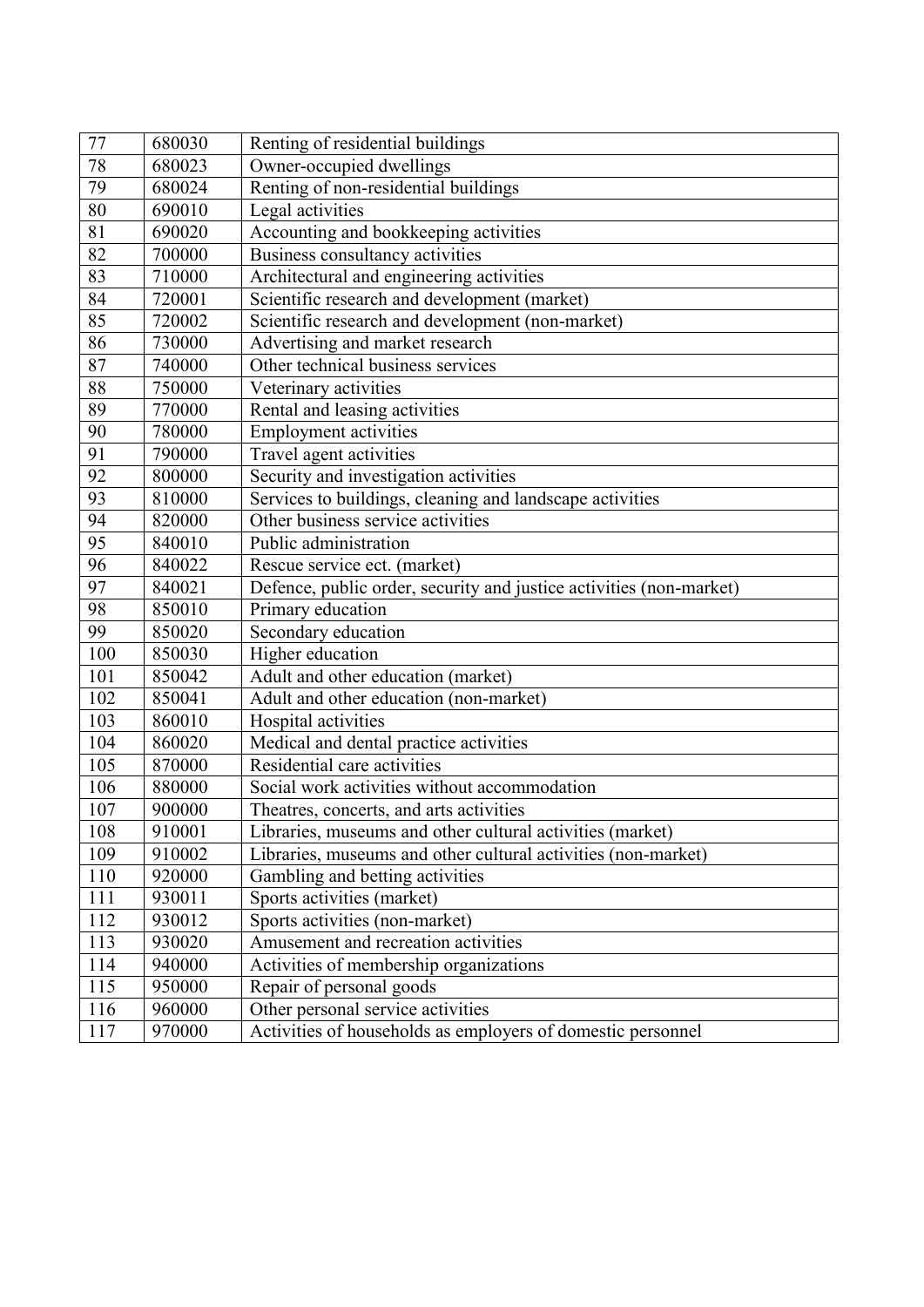|                         | <b>Table 4. Investing industries</b> |                                                                         |
|-------------------------|--------------------------------------|-------------------------------------------------------------------------|
| <b>No</b>               | Industry<br>code                     | Industry text                                                           |
| $\mathbf{1}$            | 01000                                | Agriculture and horticulture                                            |
| $\overline{2}$          | 02000                                | Forestry                                                                |
| $\overline{\mathbf{3}}$ | 03000                                | Fishing                                                                 |
| $\overline{4}$          | 06090                                |                                                                         |
| 5                       |                                      | Mining and quarrying                                                    |
| 6                       | 10120                                | Mfr. of food products, beverages and tobacco                            |
|                         | 13150                                | Textiles and leather products                                           |
| $\overline{7}$          | 16000                                | Mfr. of wood and wood products                                          |
| 8                       | 17000                                | Mfr. of paper and paper products                                        |
| 9                       | 18000                                | Printing etc.                                                           |
| 10                      | 19000                                | Oil refinery etc.                                                       |
| 11                      | 20000                                | Mfr. of chemicals                                                       |
| 12                      | 21000                                | Pharmaceuticals                                                         |
| 13                      | 22000                                | Mfr. of rubber and plastic products                                     |
| 14                      | 23000                                | Mfr. of other non-metallic mineral products                             |
| 15                      | 24000                                | Mfr. of basic metals                                                    |
| 16                      | 25000                                | Mfr. of fabricated metal products                                       |
| 17                      | 26000                                | Mfr. of electronic components                                           |
| 18                      | 27000                                | Electrical equipment                                                    |
| 19                      | 28000                                | Mfr. of machinery                                                       |
| 20                      | 29000                                | Mfr. of motor vehicles                                                  |
| 21                      | 30000                                | Mfr. of ships and other transport equipment                             |
| 22                      | 31320                                | Mfr. of furniture and other manufacturing                               |
| 23                      | 33000                                | Repair and installation of machinery and equipment                      |
| 24                      | 35000                                | Electricity, gas. steam and air conditioning supply                     |
| $\overline{25}$         | 36000                                | Water collection, purification and supply                               |
| 26                      | 37390                                | Sewerage; waste collection, treatment and disposal activities etc.      |
| 27                      | 41430                                | Construction                                                            |
| 28                      | 45000                                | Wholesale and retail trade and repair of motor vehicles and motorcycles |
| 29                      | 46000                                | Wholesale                                                               |
| 30                      | 47000                                | Retail sail                                                             |
| 31                      | 49000                                | Land transport and transport via pipelines                              |
| 32                      | 50000                                | Water transport                                                         |
| 33                      | 51000                                | Air transport                                                           |
| 34                      | 52000                                | Support activities for transportation                                   |
| 35                      | 53000                                | Postal and courier activities                                           |
| 36                      | 55560                                | Accommodation and food service activities                               |
| $\overline{37}$         | 58000                                | Publishing activities                                                   |
| 38                      | 59600                                | Motion picture and television program prod., sound recording; radio and |
|                         |                                      | television broadcasting                                                 |
| 39                      | 61000                                | Telecommunications                                                      |
| 40                      | 62630                                | IT and information service activities                                   |
| 41                      | 64000                                | Financial service activities, except insurance and pension funding      |
| 42                      | 65000                                | Insurance and pension funding                                           |

**Table 4. Investing industries**